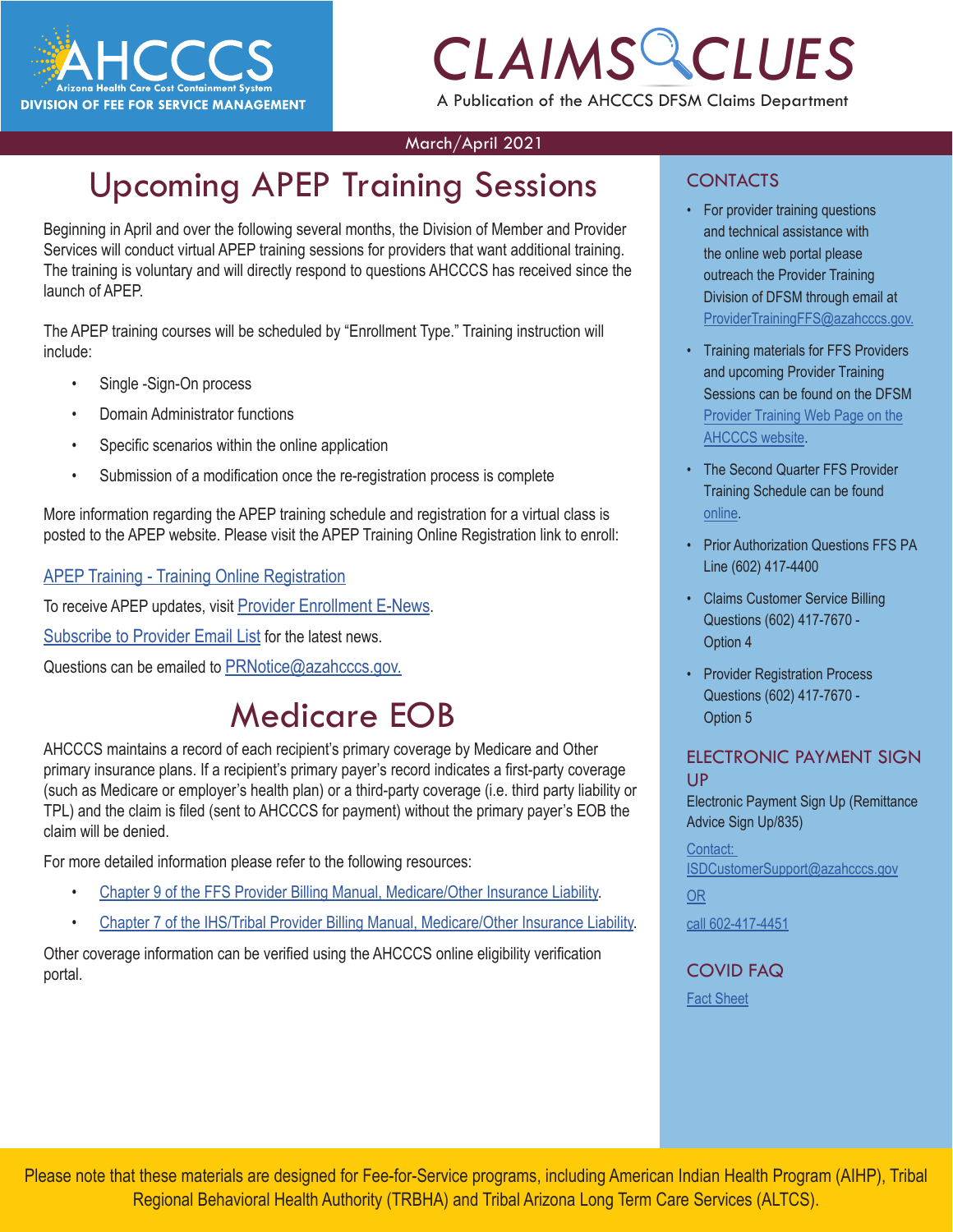# Quality Management (QM) Housekeeping Tips

The AHCCCS/DFSM Quality Management (QM) investigates QOC Concerns, IADs, and Health and Safety Conditions for members enrolled in FFS Programs in accordance with 42 U.S.C. §1396a(a)(30)(A).

Quality Management is an important component of a member's care, and here are some tips for providers:

- Make sure to verify a Member's eligibility for Behavioral Health and Physical Health assignment when providing services to a new member.
- Please coordinate care with the member's health plan. This includes TRBHAs, who are to be considered as the member's Behavioral Health plan.
- Keep your provider contact information updated with AHCCCS Provider Enrollment. The Division of Fee-for-Service Quality Management frequently utilizes your PMMIS contact information to help with mentioning clinical documentation from your facility.
- Please include all applicable clinical documentation when reporting any incidents, accidents and deaths in the QM Portal.

The AHCCCS Medical Policy Manual chapter on 'Quality of Care Fee-for-Service provider requirements' can be found here:

• <https://www.azahcccs.gov/shared/Downloads/MedicalPolicyManual/800/830.pdf>

Per AMPM 830: "The Tribal ALTCS and TRBHA programs shall participate in the investigation of QOC Concerns, IAD reports and Health and Safety Conditions related to their enrolled members, in accordance with applicable IGAs and in coordination with AHCCCS.

Reports of QOC Concerns and service issues may be raised at AHCCCS internally or externally by members/Health Care Decision Makers and designated representatives, providers, and stakeholders, from anywhere in the community.

The AHCCCS Provider Participation Agreement (PPA) provides the authority for AHCCCS/DFSM to ensure that FFS providers comply with all applicable state and federal rules and regulations, including alignment with state licensure requirements, as well as AHCCCS rules and policies relating to the audit of provider records and the inspection of the provider's facilities. FFS providers are responsible for adhering to the requirements specified in all applicable AHCCCS policies, including this Policy. For specific requirements applicable to Tribal ALTCS and the TRBHAs, refer to the respective IGA."

## Preferred Provider Lists

The AHCCCS Division of Fee-for-Service Management (DFSM) maintains a list of Preferred Providers for Fee-for-Service (FFS) programs, including for the American Indian Health Program.

This list includes providers who have contacted the Provider Training Team and confirmed that they serve FFS members, which includes members enrolled in the American Indian Health Program (AIHP), members enrolled in a Tribal Regional Behavioral Health Authorities (TRBHA), and Tribal ALTCS members. Its purpose is to aid in referral pathways for Fee-for-Service members.

For more information, or to view the lists by region, visit the [FFS section of our website](https://www.azahcccs.gov/PlansProviders/FeeForServiceHealthPlans/).

FFS members may choose any AHCCCS registered provider. [Locate AHCCCS registered providers.](https://www.azahcccs.gov/Members/ProgramsAndCoveredServices/ProviderListings/)

If you are an AHCCCS registered provider who wishes to be included on the Preferred [Provider](mailto:ProviderTrainingFFS%40azahcccs.gov?subject=) list, please contact the Provider [Training Team.](mailto:ProviderTrainingFFS%40azahcccs.gov?subject=)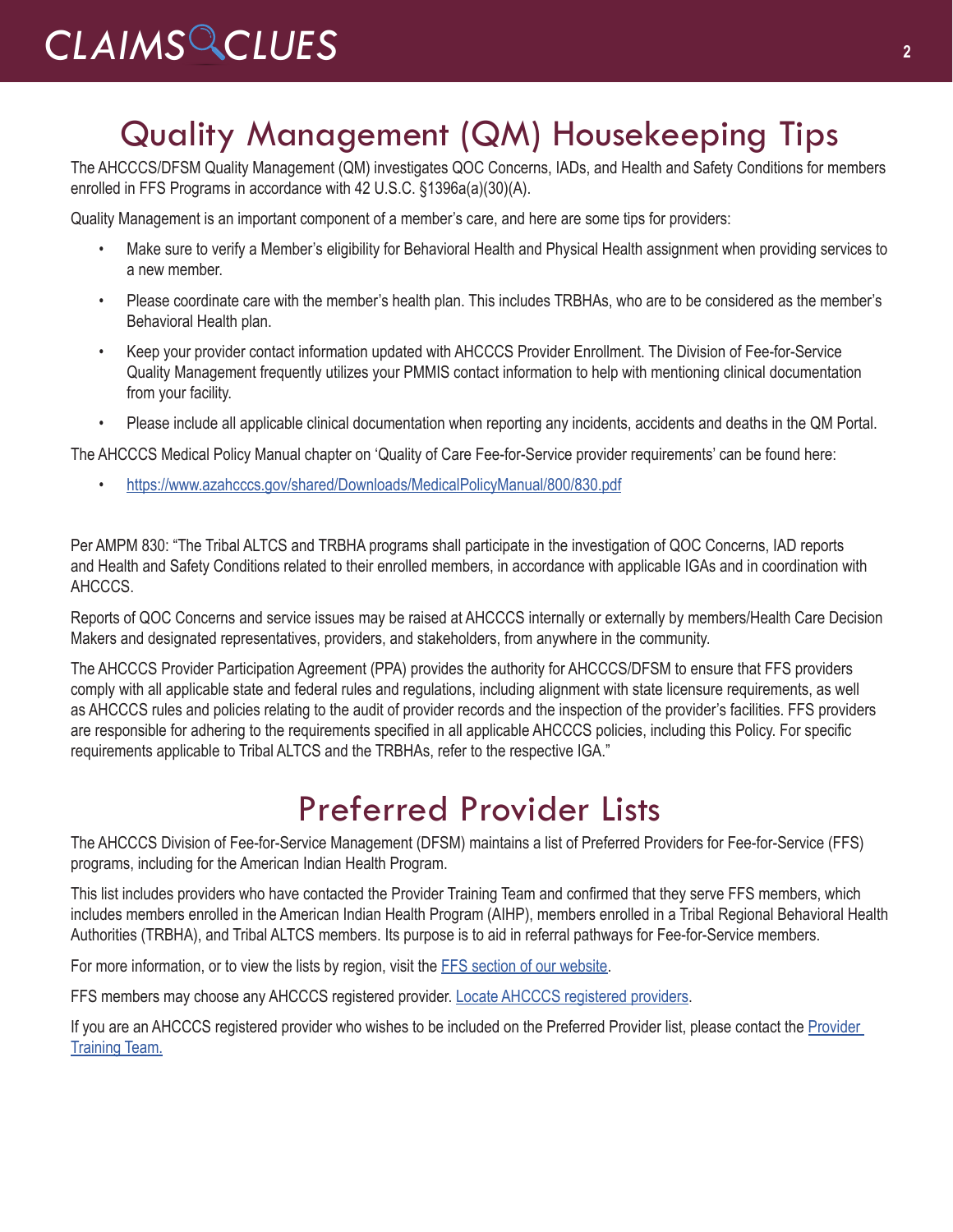### Vaccination Memos

AHCCCS has published guidance on the Flu and COVID-19 Vaccines for Fee-for-Service providers. These memos can be found on the DFSM Provider Training web page at the below links:

- [Flu Vaccine Memo](https://www.azahcccs.gov/Resources/Downloads/DFMSTraining/2020/FluVaccineMemo.pdf)
- [Pharmacy AIR Reimbursement for the Flu Vaccine Administration](https://www.azahcccs.gov/Resources/Downloads/DFMSTraining/2020/PharmacyAIR_ReimbursementForTheFluVaccineAdministration.pdf)
- [UPDATED IHS/638 COVID-19 Vaccine Billing Guidelines \(3/31/2021\)](https://www.azahcccs.gov/Resources/Downloads/DFMSTraining/2021/IHS638COVID19VaccineAdminBillingGuidelines.pdf)

# 2021 All Inclusive Rate Update

The Federal Register has [published the 2021 All Inclusive Rates \(AIRs\).](https://www.federalregister.gov/documents/2020/12/31/2020-28950/reimbursement-rates-for-calendar-year-2021
) The **2021** rates became effective beginning **January 1, 2021**. IHS/638 providers can begin billing the 2021 rates immediately.

2021 inpatient AIR is \$3,631.00

2021 outpatient AIR is \$519.00

Note: For dates of service on or after 1/1/21, any claims billed at the 2020 AIR must be resubmitted with the 2021 AIR in order to receive the 2021 rate.

### Payment Error Measurement (PERM) Audit Information for Providers

A new, [informational page](https://www.azahcccs.gov/PlansProviders/OtherProviderProgramsAndInitiatives/PERM.html) has been added to the AHCCCS website about the Payment Error Rate Measurement (PERM) federal audit. The Centers for Medicare and Medicaid Services (CMS) conducts a periodic audit of State Medicaid and CHIP (KidsCare) programs. This is an audit of randomly selected payments made by the state to providers submitting claims to AHCCCS for Medicaid and CHIP members. The audit of these payments contains a medical record review component.

Providers should know that they may be contacted by the Centers for Medicare & Medicaid Services' (CMS) contractor, NCI, Inc. with a request for the medical records to support the payment being reviewed.

The new web page explains what PERM is, how the audit is performed, an AHCCCS [provider's responsibilities](https://www.azahcccs.gov/PlansProviders/OtherProviderProgramsAndInitiatives/PERM.html) and where additional information can be obtained.

Go directly to the [new page.](https://www.azahcccs.gov/PlansProviders/OtherProviderProgramsAndInitiatives/PERM.html)

## **Telehealth**

#### **Important Notice:**

Information on Telehealth can be found in the following locations:

- AHCCCS Medical Policy Manual [\(AMPM\) 320-I, Telehealth Services](https://www.azahcccs.gov/shared/Downloads/MedicalPolicyManual/300/320-I.pdf).
- The Fee-For-Service (FFS) and IHS/Tribal Provider Billing Manuals
	- [Chapter 10, Individual Practitioner Services, of the Fee-for-Service Provider Billing Manual](https://www.azahcccs.gov/PlansProviders/Downloads/FFSProviderManual/FFS_Chap10.pdf)
	- [Chapter 8, Individual Practitioner Services, of the IHS/Tribal Provider Billing Manual](https://www.azahcccs.gov/PlansProviders/Downloads/IHS-TribalManual/IHS-Chap08IndivPractitionerSvcs.pdf)
- The **DFSM Provider Training Web Page:** 
	- Under "Training Presentations by Subject" providers should select "Telehealth" and a variety of telehealth trainings will be available for providers to choose from, including IHS-638 specific telehealth trainings and trainings for FFS providers.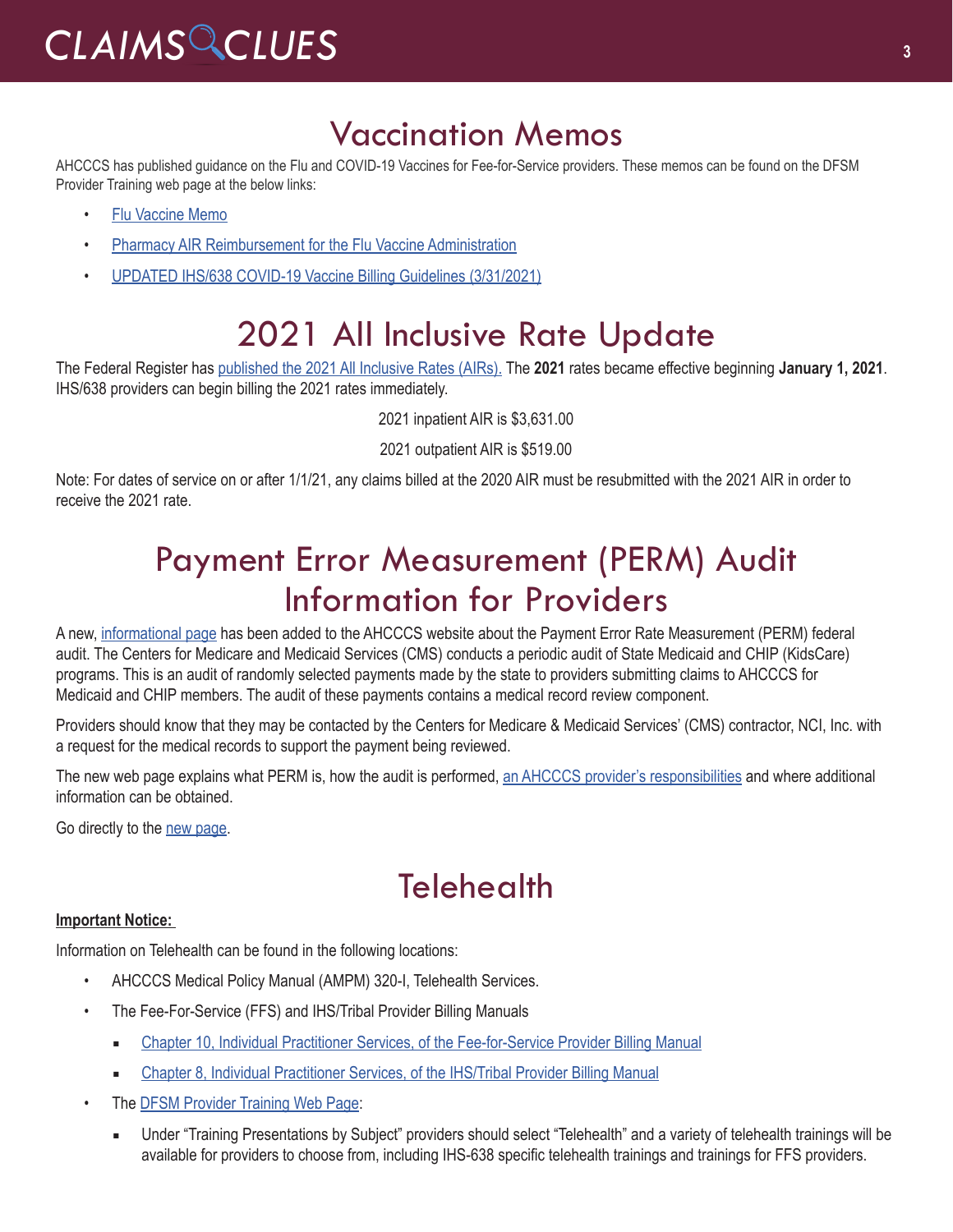# Electronic Visit Verification (EVV)

Pursuant to Section 1903 of the Social Security Act (42 U.S.C. 1396b), also known as the 21st Century Cures Act, in order to prevent a reduction in the Federal Medical Assistance Percentage (FMAP), AHCCCS is mandated to implement Electronic Visit Verification (EVV) for non-skilled in-home services (attendant care, personal care, homemaker, habilitation, respite) and for in-home skilled nursing services (home health.)

For information on Electronic Visit Verification, please visit the [Arizona Medicaid EVV website.](https://www.azahcccs.gov/AHCCCS/Initiatives/EVV/) 

Contact us directly at [TribalALTCSinfo@azahcccs.gov](mailto:TribalALTCSinfo@azahcccs.gov) if you have other questions/concerns.

### Second Quarter Training Schedule Posted

The Division of Fee-for-Service Management's (DFSM) Provider Training Unit conducts periodic trainings on a variety of subjects for providers.

Training topics covered include:

- Instructing providers on how to use the [AHCCCS Online Provider Portal](https://azweb.statemedicaid.us/Account/Login.aspx?ReturnUrl=%2f) and the [Transaction Insight Portal](https://tiwebprd.statemedicaid.us/AHCCCS/default.aspx?ReturnUrl=%2fAHCCCS%2f) to submit claims, prior authorization requests, and additional documentation (i.e. the AHCCCS Daily Trip report or requested medical records), as well as how to check a member's eligibility and how to check on a PA or claim's status;
- Trainings on specific topics, such as telehealth;
- Trainings designed for specific provider types, such as for Non-Emergency Medical Transportation (NEMT) providers, Behavioral Health Residential Facilities (BHRFs), Direct Care Worker Agencies (DCWAs), and more; and
- One-on-One training requests, designed for a specific provider based on request.

A schedule of our group training sessions for the second quarter can be found on the DFSM Provider Training web page, on the [AHCCCS website.](https://www.azahcccs.gov/Resources/Training/DFSM_Training.html)

Scroll down to 'Training Schedules by Year' and click on the drop down to choose 2021. Selec[t 'Training Schedule 2](https://www.azahcccs.gov/Resources/Training/DFSM_Training.html)<sup>nd</sup> QTR 2021'.

## COVID-19 - Billing for Services

AHCCCS covers COVID-19 testing. U0001 and U0002 are currently being entered into the AHCCCS PMMIS system with an effective date of February 4, 2020. The rate, as of March 15, 2020, is \$35.91 for code U0001 and \$51.31 for U0002. The following codes can be used when services are provided telephonically: 98966, 98967, 98968, 99441, 99442, 99443, H0025, H0038, H2014, H2025, S5110 and T1016. When providing services telephonically, providers are required to list the Place of Service (POS) as 02. To request the addition of POS 02 for additional codes, contact [CodingPolicyQuestions@azahcccs.gov](mailto:CodingPolicyQuestions@azahcccs.gov).

COVID-19 testing is now available through Quest Diagnostics and Labcorp. Additionally, Sonora Quest is anticipated to have the testing available on March 11, 2020.

The World Health Organization has developed an emergency ICD-10 code for the coronavirus: U07.1, 2019-nCoV acute respiratory disease. CDC's National Center for Health Statistics will implement a new diagnosis code into the ICD 10th Revision, Clinical Modification, effective with the next update on October 1, 2020. In the meantime, [CDC issued interim coding guidance and guidelines](https://www.cdc.gov/nchs/data/icd/ICD-10-CM-Official-Coding-Gudance-Interim-Advice-coronavirus-feb-20-2020.pdf) for health care encounters and deaths related to COVID-19.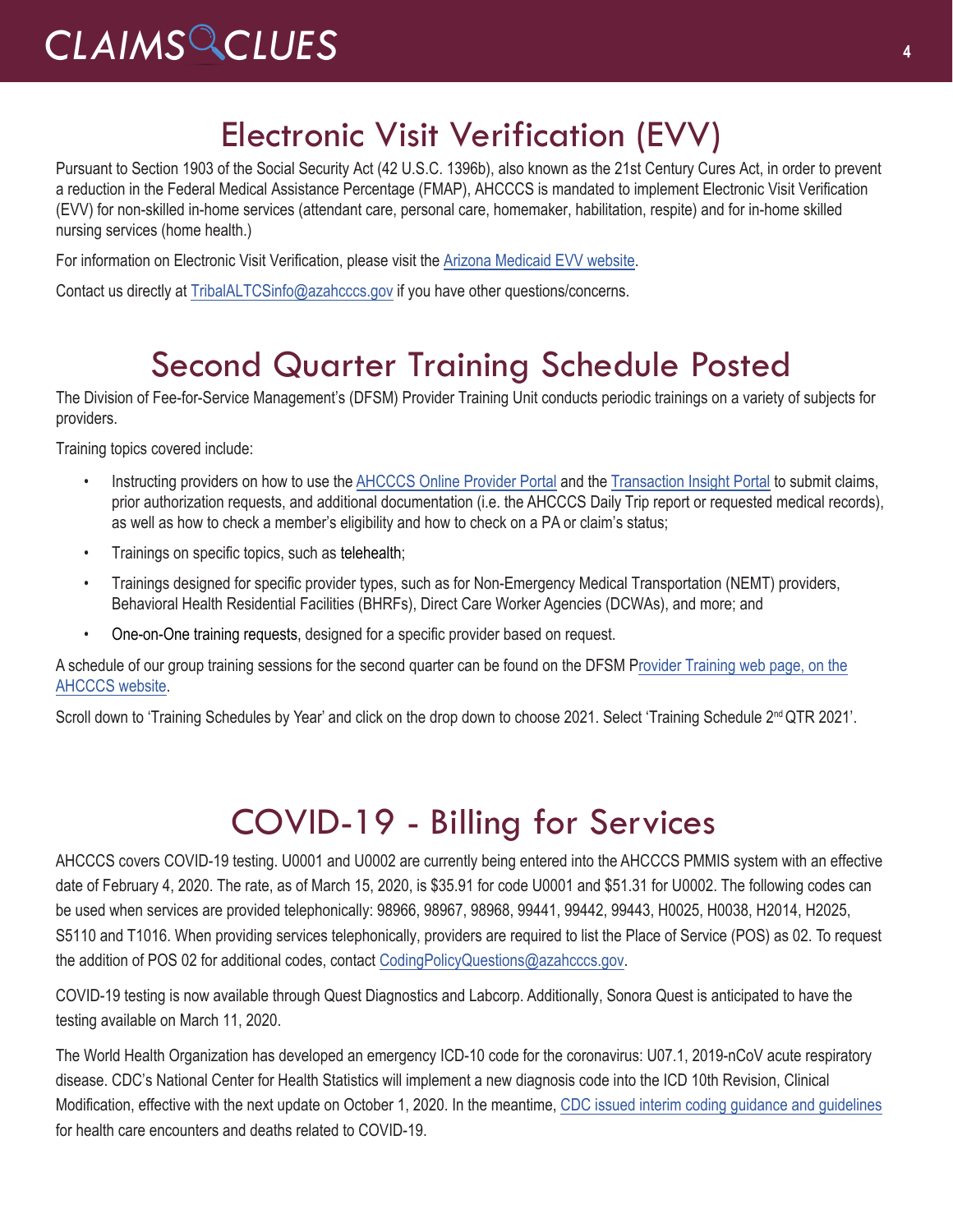# COVID-19 Information

AHCCCS is responding to an outbreak of respiratory illness, called COVID-19, caused by a novel (new) coronavirus. Health officials urge good hand washing hygiene, covering coughs, and staying home if you are sick.

On March 11, Governor Doug Ducey issued a [Declaration of Emergency](https://azgovernor.gov/sites/default/files/declaraton_0.pdf) and an [Executive Order](https://azgovernor.gov/sites/default/files/eo_2020-07.pdf) regarding the COVID-19 outbreak in Arizona, and subsequent [Executive Orders](https://azgovernor.gov/executive-orders) with further administrative actions.

On March 17, 2020, AHCCCS [submitted a request](https://azahcccs.gov/Resources/Federal/PendingWaivers/1135.html) to the Centers for Medicare and Medicaid Services (CMS) to waive certain Medicaid and KidsCare requirements in order to ensure ongoing access to care over the course of the COVID-19 outbreak. As of March 23, AHCCCS has received federal approval to implement programmatic changes to help ensure access to health care for vulnerable Arizonans.

To address Medicaid-related questions from providers and contractors about COVID-19, AHCCCS has developed a list of Frequently Asked Questions Regarding Coronavirus Disease 2019 (COVID-19), updated regularly as more information becomes available.

# [COVID-19 FAQs](https://azahcccs.gov/AHCCCS/AboutUs/covid19FAQ.html)

Learn how to protect yourself and stop the spread of COVID-19. Visit [azdhs.gov/COVID19](https://azdhs.gov/covid19) and [cdc.gov/COVID19.](https://www.cdc.gov/covid19)

If you are an AHCCCS member who is experiencing flu-like symptoms, please call the 24-hour Nurse Line for your health plan (listed below):

Fee for Service Members, including those enrolled in the American Indian Health Program (AIHP), Tribal ALTCS, or a TRBHA, should contact their doctor, the nearest American Indian Medical Home (AIMH), or the nearest IHS/638 facility.

AHCCCS is tracking the latest information we've received from tribes regarding COVID-19 responses and resources. See the [Tribal](https://docs.google.com/spreadsheets/d/15AMRtVLl1RT2ZTC13H1bhPfZtVRntDOkDvHZwQ29tKQ/edit#gid=0)  [COVID-19 tracking document](https://docs.google.com/spreadsheets/d/15AMRtVLl1RT2ZTC13H1bhPfZtVRntDOkDvHZwQ29tKQ/edit#gid=0) for hotline numbers, travel restrictions, and general guidance.

If you have other concerns about COVID-19, please call your health plan's Member Services phone number. Find this number on the back of your AHCCCS card or on the [AHCCCS website](https://www.azahcccs.gov/Members/ProgramsAndCoveredServices/availablehealthplans.html) under "Health Plans Available for AHCCCS Medical Assistance."

## HHS Releases COVID-19 Care and Vaccine Access Fact Sheets

The US Department of Health and Human Services has released two fact sheets to help patients and providers better understand their rights and responsibilities regarding [access to COVID-19 vaccines](https://www.hhs.gov/coronavirus/covid-19-care-uninsured-individuals/index.html).

The COVID-19 vaccines are free to all individuals living in the United States and these resources will help to empower patients and educate providers on this fact.

Fact Sheets:

Patient Fact Sheet ([English](https://www.hhs.gov/sites/default/files/uninsured-patient-covid-services-poster.pdf) | [Spanish](https://www.hhs.gov/sites/default/files/uninsured-patient-covid-services-poster-spanish.pdf))

Provider Fact Sheet [\(English](https://www.hhs.gov/sites/default/files/provider-covid-vaccine-factsheet.pdf) | [Spanish\)](https://www.hhs.gov/sites/default/files/provider-covid-vaccine-factsheet-spanish.pdf)

Please feel free to distribute this information to your stakeholder as you see fit.

For more information about how AHCCCS has responded to the needs of its members and providers during the COVID-19 pandemic, see [azahcccs.gov/AHCCCS/AboutUs/covid19 and AHCCCS COVID-19 Frequently Asked Questions.](https://azahcccs.gov/AHCCCS/AboutUs/covid19FAQ.html)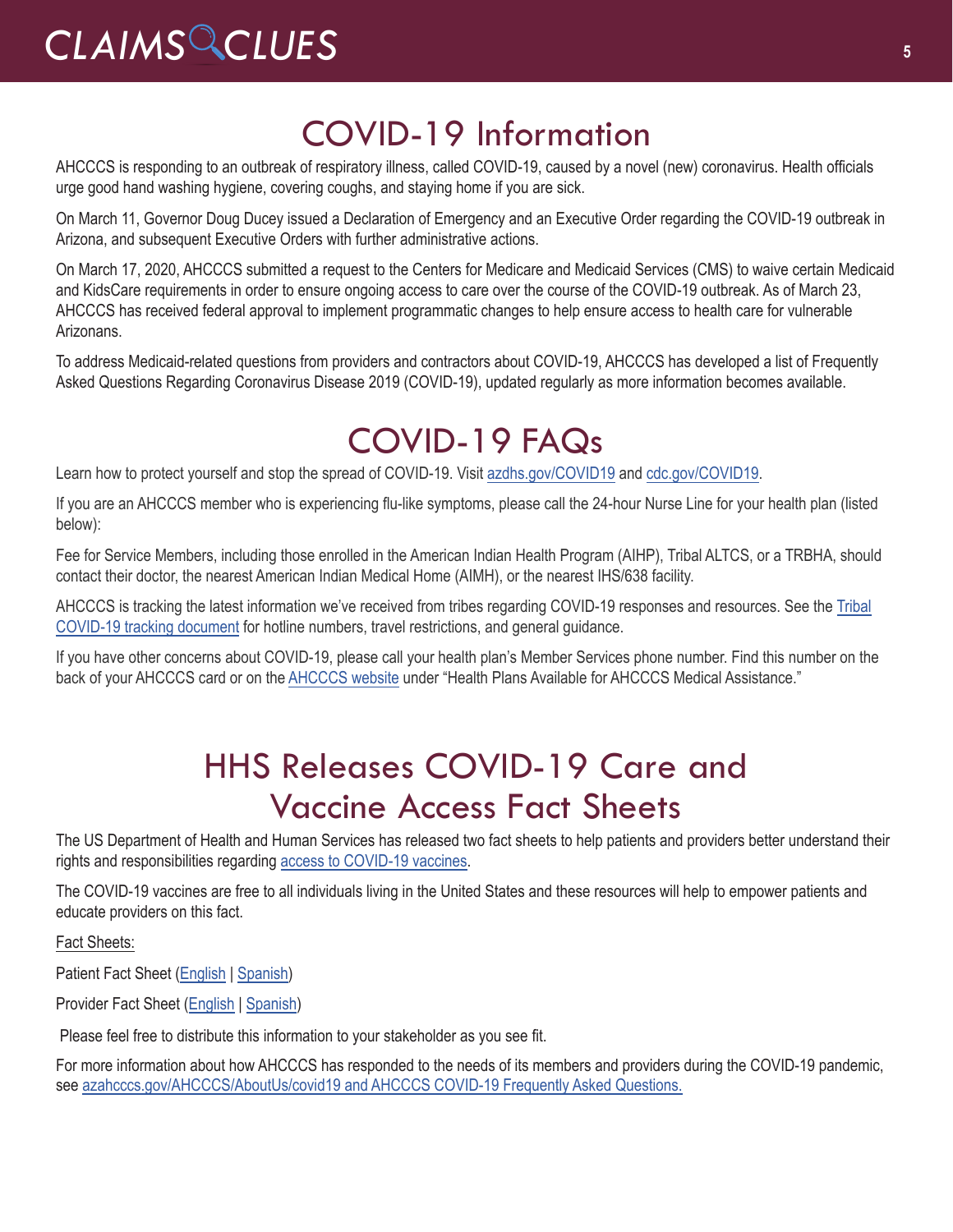## AHCCCS Prior Authorization (PA) and Concurrent Review (CR) Standards during COVID-19 Emergency for Fee-for-Service Health Programs

| Original Release:      | March 25, 2020 |
|------------------------|----------------|
| Last Updated:          | April 15, 2021 |
| <b>Effective Date:</b> | June 15, 2021  |

This memo outlines the updated **AHCCCS Prior Authorization and Concurrent Review Standards for AHCCCS Division of Fee-for-Service Management (DFSM) in response to Governor Ducey's** declaration of a public health emergency for COVID-19 and is effective April 1, 2020, through the duration of the emergency. These changes impact members enrolled with a Fee-for-Service Program, including the American Indian Health Program (AIHP), Tribal Regional Behavioral Health Authorities (TRBHAs), and Tribal Arizona Long Term Care Services (Tribal ALTCS).

These standards are subject to change as the emergency conditions evolve.

All services reimbursed must be medically necessary, cost-effective, federally and state reimbursable, and will be subject to postpayment review.

### **I. Behavioral Health Services**

Initial prior authorization is still required for non-emergency Behavioral Health Inpatient, Residential Treatment Center (RTC) and Behavioral Health Residential Facility (BHRF) levels of care.

DFSM plans to extend concurrent reviews from 30 to 90 days for Residential Treatment Center (RTC) levels of care.

Clinical Staffings, Child and Family Teams (CFTs), Adult Recovery Teams (ARTs), and coordination of care between facilities and outpatient providers should continue to inform appropriate levels of care and continued stay. Telehealth and telephonic modalities are strongly encouraged for these staffings and coordination.

### **II. Dental Services**

Dental prior authorization approvals, which are within 60 days of expiration, will be extended for 6 months.

### **III. Pharmacy Services**

Effective June 15, 2021, Sections III. A and B will be no longer be in effect. Note: This change was originally announced during Special Tribal Consultations on 4/13/2021 to be effective on 6/1/2021. OptumRx will be ending these flexibilities and reinstituting utilization management edits and prior authorization requirements that were in effect with the previous plan set-ups, effective June 15, 2021 Agents that are designated as preferred on the AHCCCS Drug List will be in effect and non-preferred medications that were not grandfathered by the AHCCCS Pharmacy and Therapeutics (P&T) process are to be transitioned to the preferred agent(s) of the therapeutic class.

IHS and 638 Pharmacies may:

- Continue to fill 90-day supplies of maintenance medications when billing the All-Inclusive Rate; and
- The allowance for billing for 60-days of specialty medications will be changing back to 30-day prescription fills.

The following Section III. A & B changes, as referenced above, will be ending on June 15,2021.

Please see notations in Sections C and D.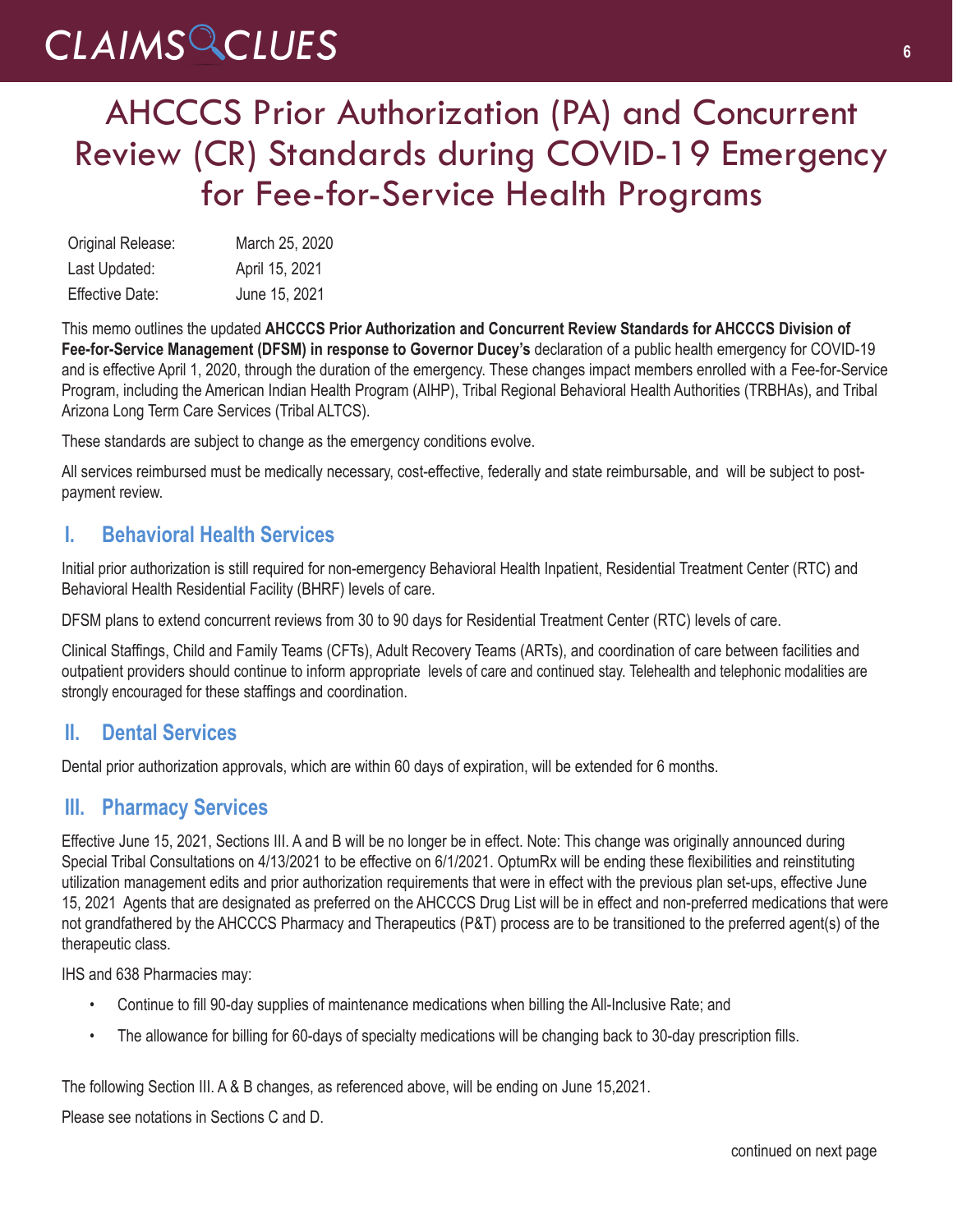### AHCCCS Prior Authorization (PA) and Concurrent Review (CR) Standards Continued

#### **A. Refill-too-soon edits and 90-day fills**

- 1. All health plans must remove the refill-too-soon edit on all non-controlled medications.
	- a) Members may continue to fill prescriptions for up to a 30-day supply or they may fill a 90-day supply of maintenance medications, both of which may be done early once the edit is lifted.
	- b) Specialty medications which are filled for a 30-day supply and delivered to the member's home may be filled early for the same day's supply as previously filled.
	- c) When the refill-too-soon edit is lifted, Pharmacy Benefit Managers (PBMs) must check to ensure that quantity limits and duplicate therapy edits currently in place will not cause a rejection when the prescription is refilled early.
- 2. Controlled Substances may be refilled early when the pharmacy staff has checked with the prescribing clinician and the clinician has agreed to the early refill. The pharmacy staff or the prescribing clinician shall contact the health plan's PBM help desk for an immediate override. Please ensure that quantity limits and duplicate therapy edits will not cause a rejection when these claims are provided an override.
- 3. Removal of prior authorization for specific therapeutic classes
	- a) Health plans must remove all prior authorization requirements for the following Therapeutic Classes:
		- Antibiotics.
		- Antimalarials,
		- Antivirals,
		- Beta2 Agonist Inhalers and Inhalant Solutions,
		- Long-acting Beta2 Agonist-Corticosteroid Combination Inhalers,
		- Long-acting Beta2 Agonist-Anticholinergic Combination Inhalers,
		- Corticosteroid Inhalers and Inhalant Solutions,
		- Corticosteroid Oral Agents,
		- Nebulizers (must be available through pharmacies),
		- Cough and Cold products, such as:
			- o Antihistamines,
			- o Nasal Decongestants,
			- o Combination products of antihistamines and nasal decongestants,
			- o Cough suppression products including guaifenesin and combination products,
			- o Guaifenesin oral tablets and combination products, and
			- o Analgesics / Anti-febrile products (aspirin, ibuprofen, acetaminophen, acetaminophen suppositories, etc.)
		- Mast Cell Stabilizers, and
		- Methylxanthines (aminophylline and theophylline).

#### **B. Addressing Drug Shortages (See note at start of Section III above for reference to changes)**

- 1. The AHCCCS Drug List has preferred medications which the AHCCCS Medical Policy Manual (AMPM) 310-V requires to be utilized prior to a non-preferred agent. However, in the event of a shortage, a non-preferred medication must be approved. For example, ProAir is the preferred albuterol inhaler. Using ProAir as an example, if there is a shortage of ProAir, the health plans must allow all other branded and generic albuterol products to be reimbursed through the pharmacy claims system without prior authorization.
- 2. When there is a drug shortage and the health plans' network pharmacies are unable to obtain the medication in a timely manner, the health plans shall open up their pharmacy network to pharmacies that have the medication as long as they have an AHCCCS registered ID.
- 3. Please check the FDA web links daily for shortage updates: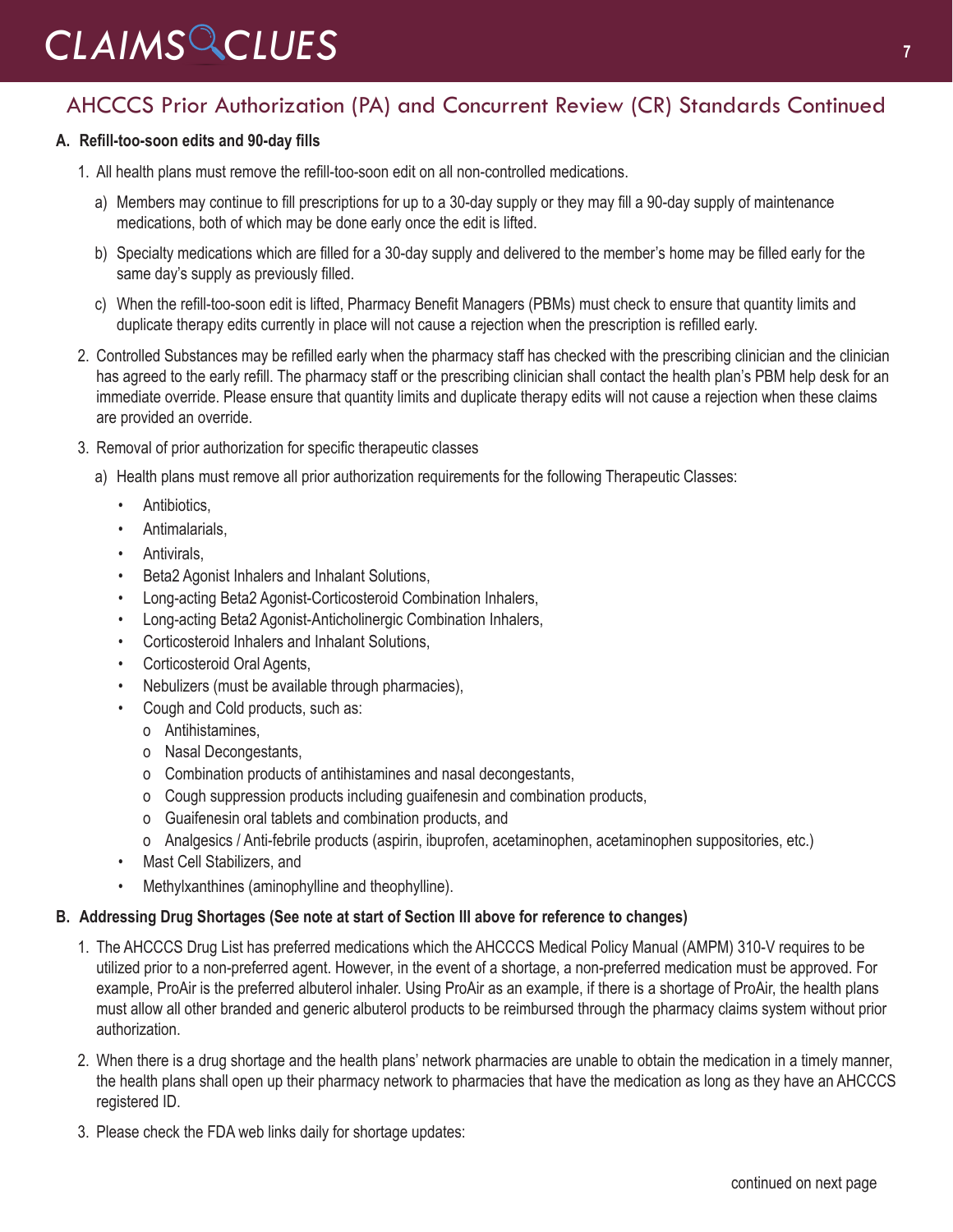### AHCCCS Prior Authorization (PA) and Concurrent Review (CR) Standards Continued

- <https://www.accessdata.fda.gov/scripts/drugshortages/default.cfm>
- <https://www.fda.gov/news-events/press-announcements/coronavirus-covid-19-supplychain-update>

#### **C. Pharmacy Copayments - This section will not be changing**.

- 1. Title XIX Member enrolled in AHCCCS Fee-For-Service do not have copayments for prescription medications.
- 2. Prior authorization is not required during the Federal emergency period for compounded drugs for children under the age of ten years old.

#### **D. Signature Requirements – This section will not be changing during the Federal emergency period.**

42 CFR 456.705 and the Arizona State Board of Pharmacy requires that members receive counseling when prescriptions are dispensed. While counseling is still required, the Arizona State Board of

Pharmacy has waived the member's signature requirement and will instead allow the pharmacist to enter confirmation that counseling occurred. This will allow members to not have to sign a document and to keep appropriate distance from the counter.

### **IV. Physical Health Services**

#### **A. COVID-19 Testing and Treatment Services**

DFSM will not require prior authorization or concurrent review for services related to testing, diagnosis, and/or treatment of COVID-19.

#### **B. Facility Services**

- 1. DFSM will remove prior authorization requirements for the following levels of care:
	- Acute Inpatient hospitalization;
	- Assisted Living Facilities/Centers;
	- Skilled Nursing Facilities (SNFs); and
	- Inpatient Rehabilitation Facilities (e.g., Long Term Acute Care Hospitals).
- 2. FFS Providers shall coordinate care management activities to ensure FFS members have safe and effective transitions between levels of care.
- 3. Prior Authorization approvals for elective inpatient services, which are within 60 days of expiration, may be extended for 6 months, as needed.

#### **C. Outpatient Services**

- 1. DFSM may extend outpatient service prior authorization approvals, which are within 60 days of expiration, for 6 months, as needed.
- 2. For services related to the COVID-19 emergency, other than testing, diagnosis and treatment, the document submission period for Prior Authorization will be extended to 90 days. COVID-19 testing, diagnosis and/or treatment are exempt from Prior Authorization. Please see IV A.

### **V. Non-Emergency Medical Transportation (NEMT) Services**

- 1. Prior authorization requirements have been temporarily waived for NEMT services over 100 miles.
- 2. AHCCCS has waived the requirement for NEMT drivers to collect a passenger's signature, whether on paper or electronically at this time.